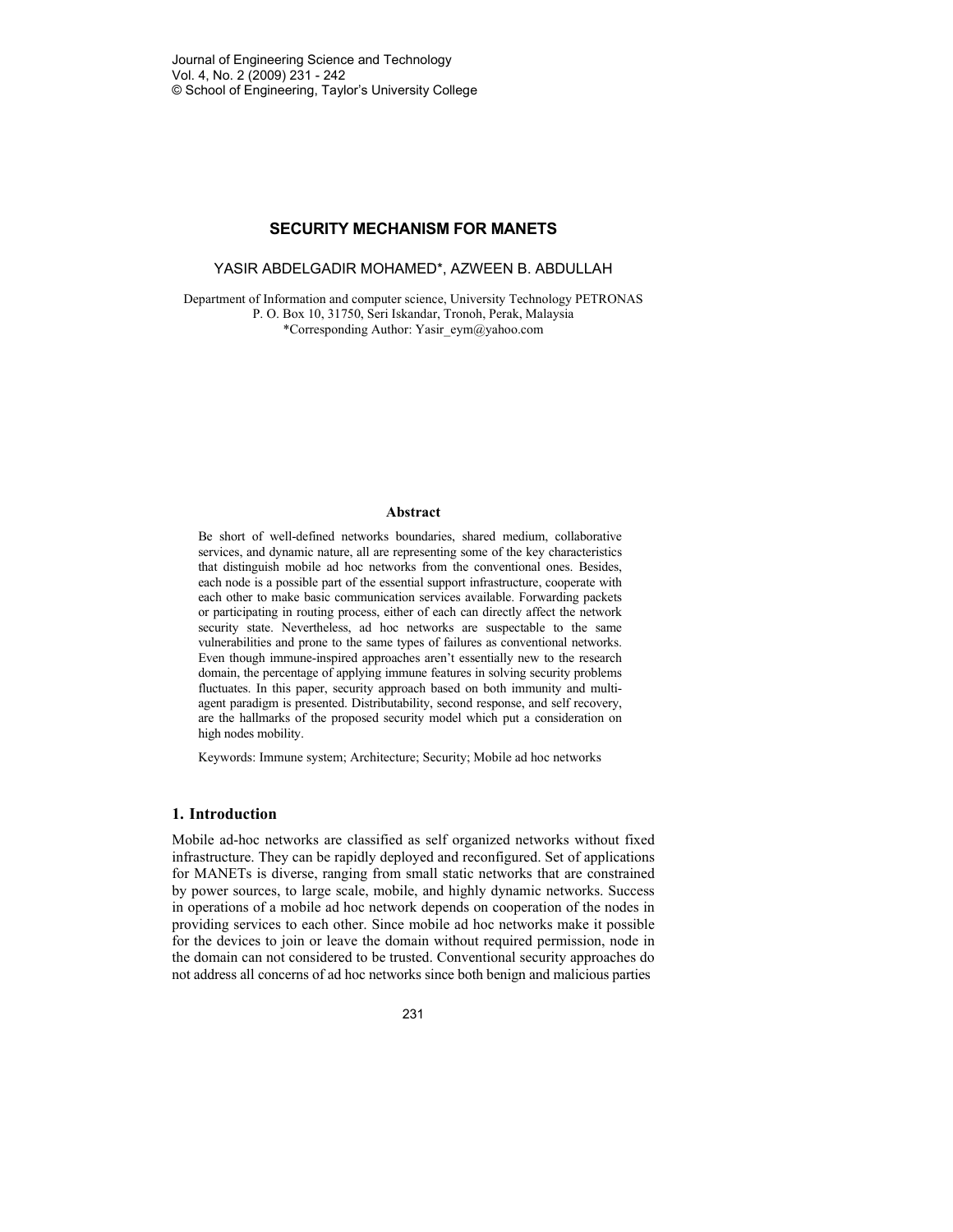| <b>Abbreviations</b> |                                    |
|----------------------|------------------------------------|
| <b>CPN</b>           | Colored Petri Net                  |
| D.B                  | Database                           |
| <b>DSR</b>           | <b>Dynamic Source Routing</b>      |
| <b>HIS</b>           | Human Immune System                |
| <b>IDS</b>           | <b>Intrusion Detection Systems</b> |
| <b>MANETs</b>        | Mobile Ad hoc Networks             |
| Mgr                  | Manager Agent                      |
| Mtr                  | Monitor Agent                      |
| Rp                   | Replicate Agent                    |
| Rv                   | Recover Agent                      |

have full admission to communicate with peers. The wireless channel is accessible to both legitimate network users and malicious attackers. Attackers may intrude into the network through the subverted nodes. In spite of the dynamic nature, mobile users may apply for anytime, anywhere security services as they are in motion from one place to another. Consequently a security solution is required which has both extensive protection and desirable network performance.

Conventional approaches to misbehaviour detection use the knowledge of predictable misbehaviour patterns and identify them by looking for specific sequence of events [1]. These techniques are beneficial for detecting the known intruders, viruses, and worms but no longer work with detecting the anomalies. An integrated security system needed that considering all MANETs special characteristics and considerations. As a result, researchers turned to the immune as a perfect amazing adaptive system that defend the human body against both known and anomaly intruders[2]. In this paper, immunity based architecture that attempts to simulate the immune behaviour is introduced so as to make the mobile ad hoc domain self detecting, reacting, and healing against different known and unknown attackers.

### **2. Related Works**

Most of the work has been done previously in this field focused on the routing process and how it is been affected by the intruders or attackers. We do not argue that security and routing processes are different, but in our approach we will look even at the routing process from a security perspective.

Taguchi [3] proposed intruder detection and tracing algorithm using a mobile agent which dynamically generated. The mark type uses information log which is single. No solution planned after detection.

Nishiyama and Mizoguchi [4] designed a security system which consists of different immunity agents. These cells, which are dynamically generated through recognizing the access via the network, gather the information and detect illegal intruders by cooperation between immune agents.

Machado et al [5] developed a model with aim of intrusion detection based on the immune system paradigm. The model constructed based on registries' signature relevant information. Real-time approach is host-based and adopts the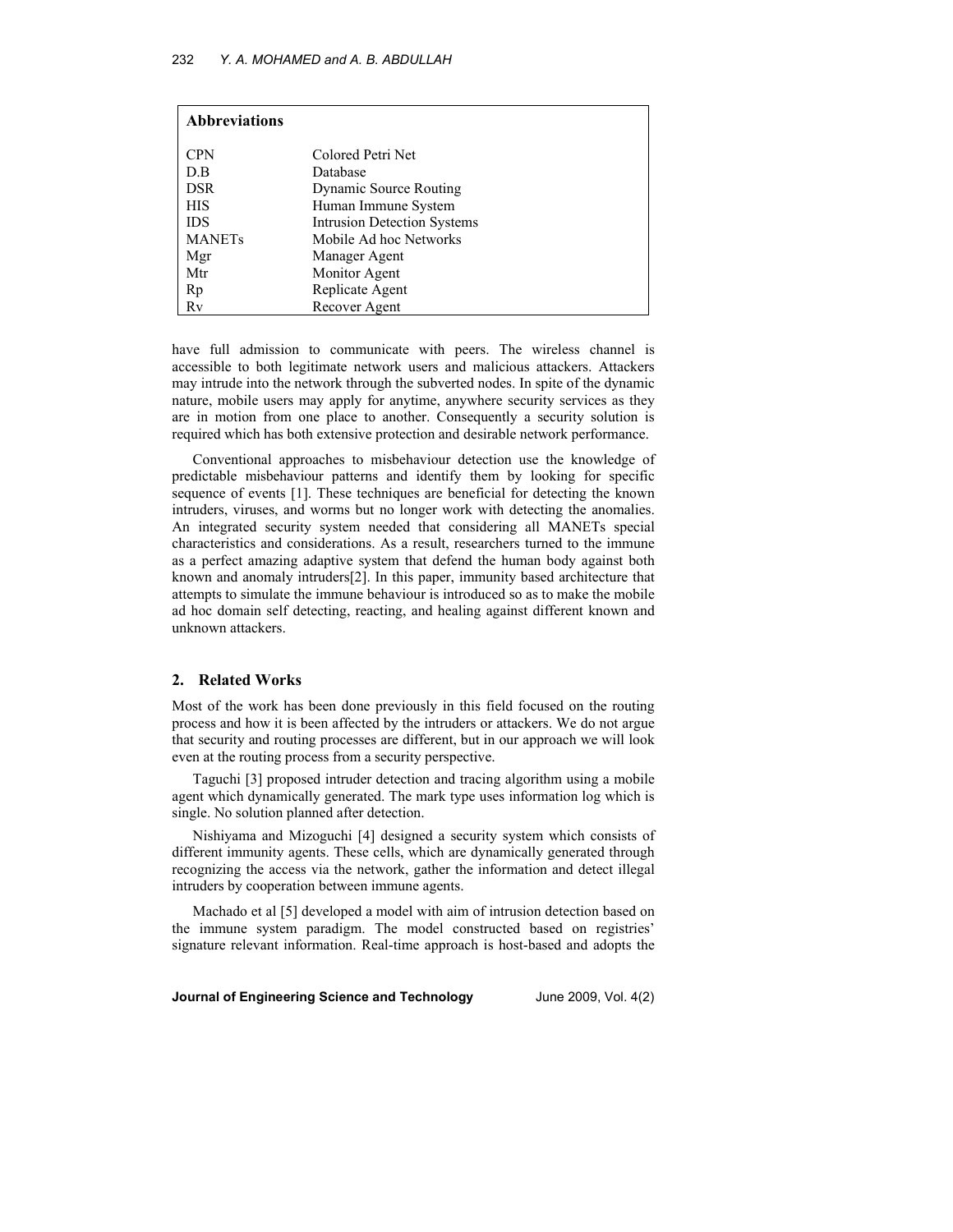anomaly detection paradigm. The model consists of many components that analyze logs registries for auditing and use anomaly detection scheme for monitoring. The model designed for intrusion detection in general networks, however ad hoc networks have a unique features and characteristics.

Zhang et al [6] have developed a cooperative intrusion detection system where IDS agents are located on every node. Agents run separately, detect intruder locally and perform a response. Random packet dropping and forging route entry in a node route are the details of the intrusion detection methods addressed by the researcher. The random packet dropping detection scheme relies on the eavesdropping transmission of adjacent nodes.

Madhavi [7] proposed IDS for mobile ad hoc networks. The system can detect whether the node get the fair share of the transmission channel. It relies on overhearing packet transmission of neighbouring nodes that makes it effective system in networks where nodes use different transmission power and directional antennas for different neighbours. The proposed system can select the threshold dynamically. The proposed solution does not rely on any of the immune system features that we plan to apply in our approach.

 Ping et al [8] provided an immunity based security architecture for mobile ad hoc networks. An attempt is made to map the mobile agents to lymphocytes for detection and isolation purpose. As mentioned, the main advantages of the architecture are distributability, autonomy, and adaptability. Three mobile agents were suggested, monitor agent, decision agent, and killer agent, simulating Tcells, B-cells, and anti body respectively. The monitor agent monitors and sends the data to decision agent that decides who is the invader, then it produce a killer agent to surrounds and isolates it. Self recovery for the corrupted nodes is not a part of the proposed architecture.

Mcgibney [9] combined the biologically and socially inspiration to present an approach to mitigate ad hoc network threads, a biological techniques for distribution of attack is used where the attack level itself is socially inspired.

Inspired by the lymphocyte' working mechanism in the immune system, an immune agent-based model is introduced by Zhang et al [10]. Three immune agents are proposed: centre control agent, B-agent, and memory agent. C-agent plays a role of manager, responsible of producing detectors and their carriers besides some control issues. B-agent travels in the network and monitor and collect information, and can become M-agent under certain conditions. M-agent has a detector set, can travel in the network and quickly can adapt for future response.

 A body mapped as the MANET by Boudec and Sarafijanovic in [11], well behave nodes, misbehaving nodes, and antigen as self-cells, non-self cells, and a sequence of observed DSR protocol respectively. Negative Selection and Bone Marrow Antibodies are created during offline learning phase. Network with only certified nodes in approach simulated as bone marrow where the B cells maturated in the immune system.

# **3. Proposed Architecture**

In the approach, multi-agent system has been proposed to secure the ad hoc network domain; two of them are static whereas the others are mobile. The static ones are manager agent and monitor agent. The replicate agent, recover agent are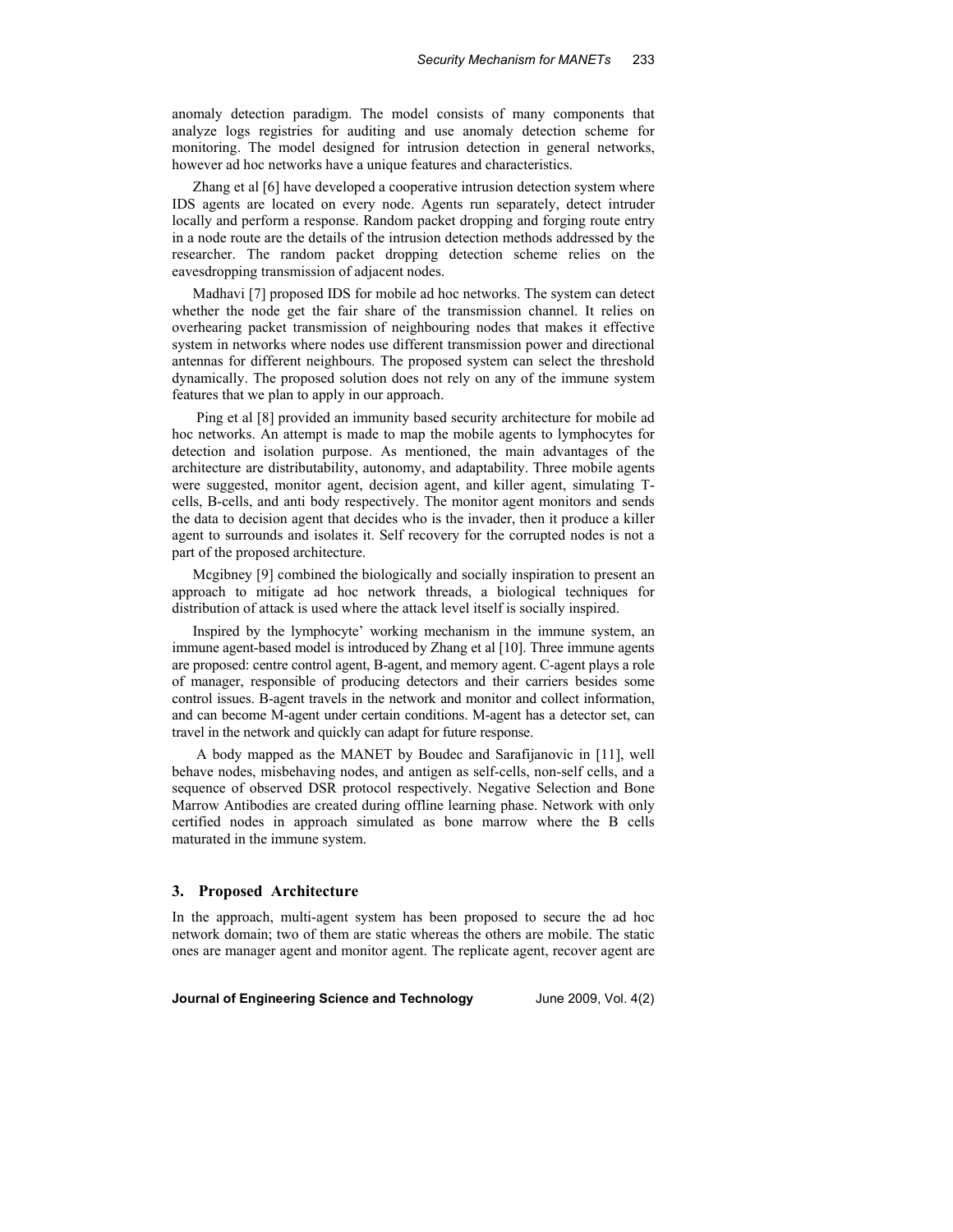the mobile ones. These agents communicate and organize with each other to carry out the security mission. Using the proposed agents hypothesized anode in the ad hoc network that acts as a server based on relevant capabilities such as computing power, battery power, signal strength, hardware, etc. A management method for dynamically changing the role of a node to act as a server will be specified later [12]. The rest of nodes behave normally as expected in the mobile ad hoc network. An essential component of the architecture is the database that updated incessantly in detector agent on each node and imitates the memory cells that help in second response reaction in the immune system.

### **3.1. Mapping IS to proposed approach**

The immune system consists of a large number of different innate and acquired immune cells which interact to provide detection and elimination of the attackers [13]. Success in mapping more immune processes and features result in a robust security system for the concerned application. Figure 1 depicts natural immune system components, the ones that applied to our approach are mapped as in Table 1 below.



**Fig. 1. Human Immune System Components.** 

**Table 1. Mapping Immune System to Security Architecture.** 

| <b>Natural immune</b> | Security approach                                       |
|-----------------------|---------------------------------------------------------|
| Body                  | Mobile Ad hoc domain                                    |
| Lymph nodes           | Mobile nodes                                            |
| Self                  | Normal behaviour                                        |
| Antigens              | Sequence of normal observed patterns                    |
| T cells               | Monitored agent                                         |
| Detectors             | Special patterns in monitor agents                      |
| Memory cells          | Database distributed in both monitor and manager agents |
| Distributability      | Detectors (agents) distributed in each nodes            |
| Adaptive immune       | Database updated and distributed periodically between   |
| system                | the agents                                              |
| Antibodies            | A patterns with the same format as the compact          |
|                       | representation of antigens                              |
| Elimination           | Blocking/ignoring the incoming packets                  |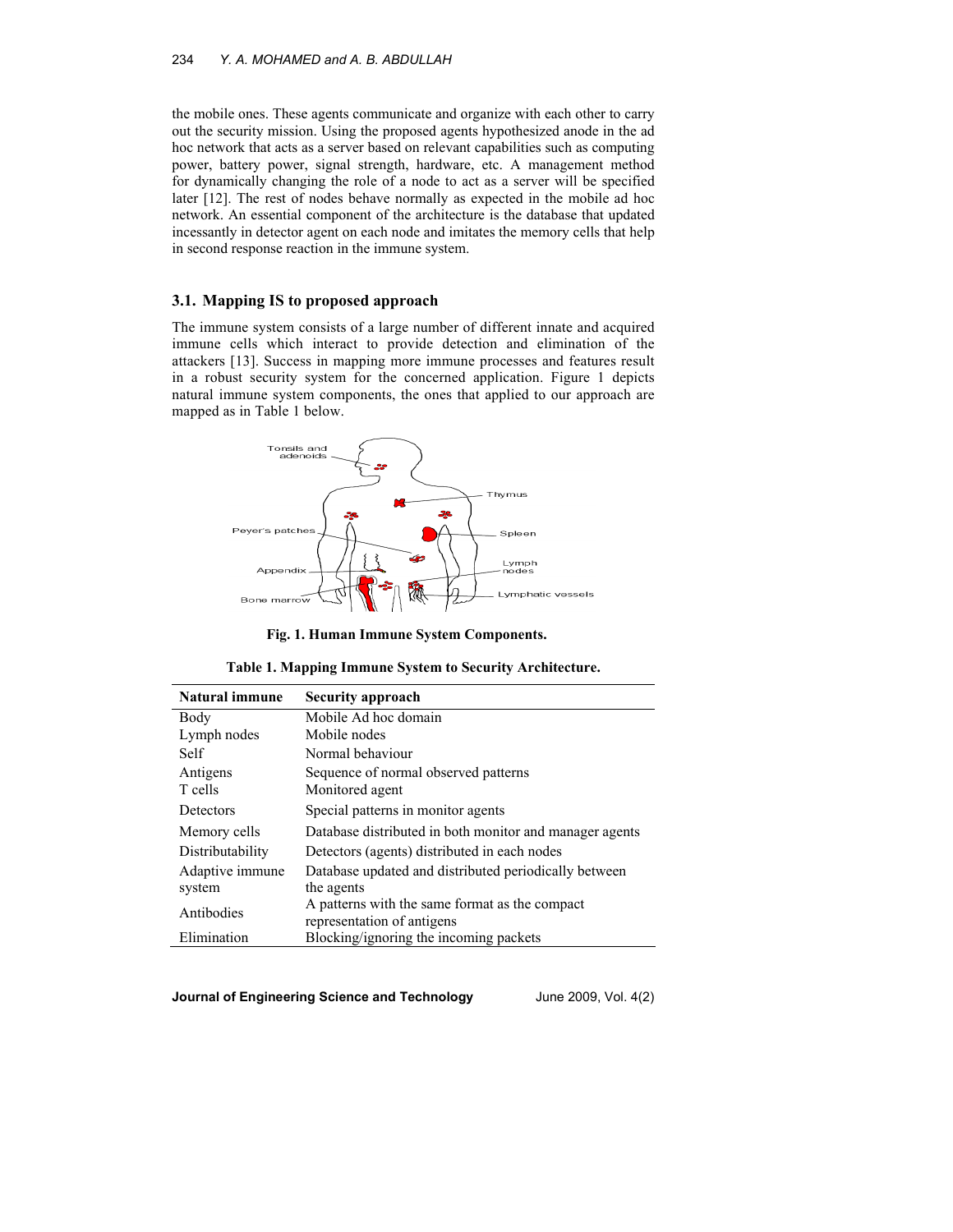#### **3.2. Overview**

The manager agent which resides on the server side frees the other agents almost immediately as it recognizes the other network nodes as shown in Figs. 2a and b. Bidirectional arrows indicate mobile gent return to the home platform. The database (memory cells) will be rebuilt periodically in both manager and monitor agents. A feedback from the monitor agent (discrete arrow) results in recovering process (self healing process) as shown in next sections.

Nodes act as master of domain



**Fig. 2a. Multi-agent Security System.**

**Fig. 2b. Two Ad hoc Domains.** 

### **3.3. Identifying manager agent**

The manager agent recognizes the configuration of the network periodically; therefore, a change in domain will be updated as happens in the routing table. As shown in Fig. 3, the configuration includes learn function where monitor agent be taught to distinguish and differentiate between the self (customary behaviour) from others (anomalous behaviour) [14]. This phase simulates the maturation one that takes place in thymus in immune system. Patterns in the Monitor agents mimic the T-cells' behaviour as it released after it get matured enough to detect the foreigners. Releasing the monitor and replicate agents is the state following the recognition. The monitor agent, who is static, resides permanently on the node side. Releasing agents takes the manager agent to listening state where it updates trust table, construct recovery system, or release a recover agent to get well failure node' system to a previous good condition.

As described in the symbolic forms below, all the agents are configured after creation. If the agents successfully configured, copies are distributed to all nodes that exist in the domain. In C the manager agent enters the wait status where it waits for a response from the released agents {Rp, Mtr}. The manager behaves according to the response sends either by the monitor or the replicate agents. If the monitor sends an update message, it indicates an abnormal behaviour (nonself) from possibly a corrupted node has been ascertained. The monitor agent sends a message in cases of no information there established regarding to the sender in monitor's local data base.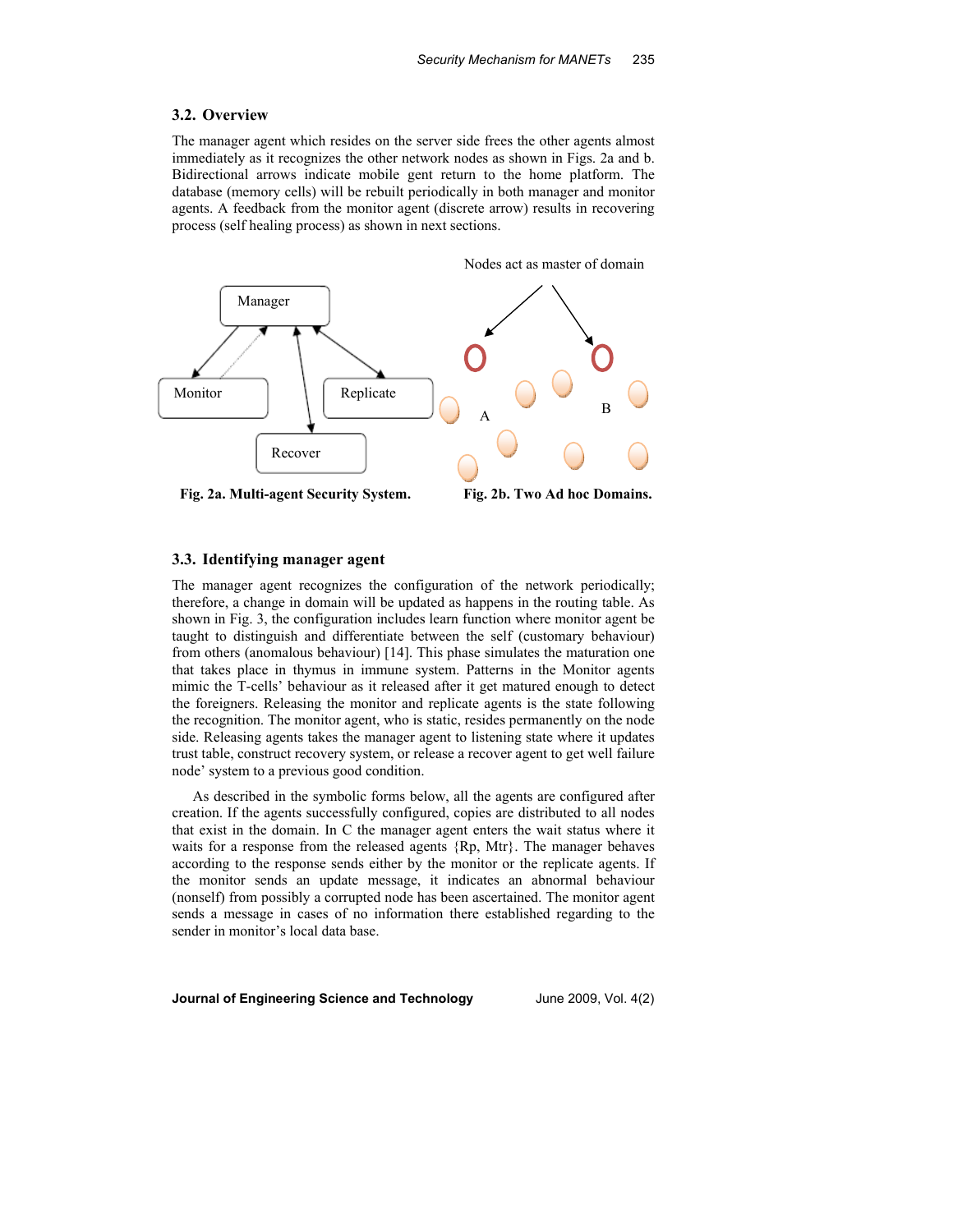As depicted in Fig. 3, checking the node membership in place D results in either a node has no entry in manager database, or already it has. In the first case, the negative membership Acknowledge leads to block/ ignore the incoming packets from the corrupted node and broadcast its identity to all, though helping in proper reaction in future. The second case means a restore point for the corrupted node exists; consequently uploaded to the recover agent for the sake of recovering (self healing process).



**Fig. 3. Basic CPN Model for Manager Agent.** 

Table 2 illustrates notations used in the symbolic frame work for the agents; those frameworks exemplify how the task of agents is being performed. A basic CPN (Coloured Petri Net) model that describes the transitions and places of the manager agent is depicted in Fig. 3 above. A time set for feeding back whether the node has been healed successfully. If it is out before receiving the acknowledge, the manager will reload the restore point, else wise, the monitor will be informed that a node already has been fixed, hence the node will be treated as normal in future.

Conversely, if the response received from the replicate agent, also two cases expected; either the node has an entry in the restore point table, hence will be updated with the new restore point held by the replicate, or the node has joined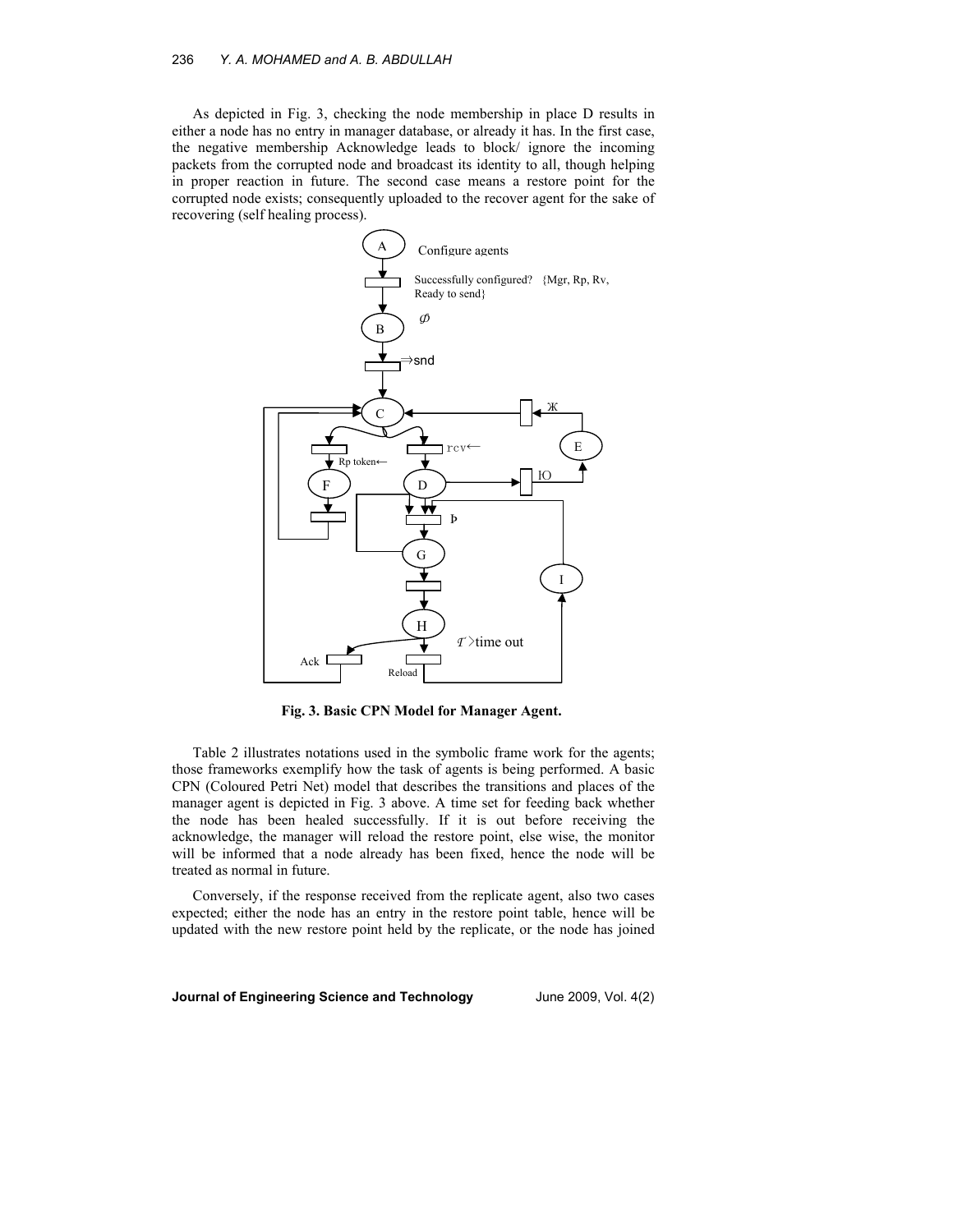| <b>Table 2. Notations.</b>    |                            |  |
|-------------------------------|----------------------------|--|
| Notation                      | Definition                 |  |
| Mgr                           | Manager agent              |  |
| Mtr                           | Monitor agent              |  |
| $\mathcal{R}p$                | Replicate agent            |  |
| $\mathcal{R}v$                | Recover agent              |  |
| Ф                             | Copy of each agent         |  |
| $\Rightarrow$ snd             | Send process               |  |
| $\left\{ \delta$ }            | Set of nodes in the domain |  |
| Ю                             | <b>Block process</b>       |  |
| $rcv$ +                       | Receive process            |  |
| Ð                             | Ad hoc domain              |  |
| Ф                             | Upload process             |  |
| Ж                             | Broadcast message          |  |
| ſſ                            | Distributability           |  |
| [A]                           | Restore points set         |  |
| ц                             | Update                     |  |
| $\{\mathrm{\pounds}\}$        | Set of agents              |  |
| $\rm \check{S}_{\rm f}$       | Self                       |  |
| $\check{\mathbf{S}}_{\rm nf}$ | nonself                    |  |

the domain freshly, therefore a new entry will be established. So the manager administration depends on the response received while listening.

*symbolic framework specifying the manager agent* 

 $(\forall \{\delta\} \in \mathcal{D} \Rightarrow \text{SND}\phi$ :(3, Mtr, Rp, Rv)); *then wait*; If ((Mgr) rcv← Mtr ACK) *then* If (δ ‼∈ *Ð*) *then* Ю ∧ Ж *else* (∃*Я*i ∈ {*Я*}): *þ (Яi);*   $Mgr \Rightarrow$ snd ( $\oint f$ ( $\hat{H}$ i)) *then check T*; If  $(\tau >$ time out)  $(\exists \mathcal{J}_i \in \{\mathcal{J}_i\})$ :  $\beta(\mathcal{J}_i)$ ; Else ⇒snd (ACK) then (*back to wait state*); Else // *a token received from replicate agent* If  $(f_i \in \{f\})$  then  $y_i(f_i)$ ; Else  $(i=i+1);$  $\delta_i = \delta_{i+1}$ ;

# **3.4.Identifying monitor agent**

The Monitor agent monitors the neighbour node' behaviour and react accordingly. Four components form the structure of the monitor agent: monitoring part, database part, decision part, and communication part.

The monitoring part watches the neighbour's traffic and pass the suspectable ones to the database part where scanning process take place to decide whether a self or nonself is passing. Through communication part, the monitor agent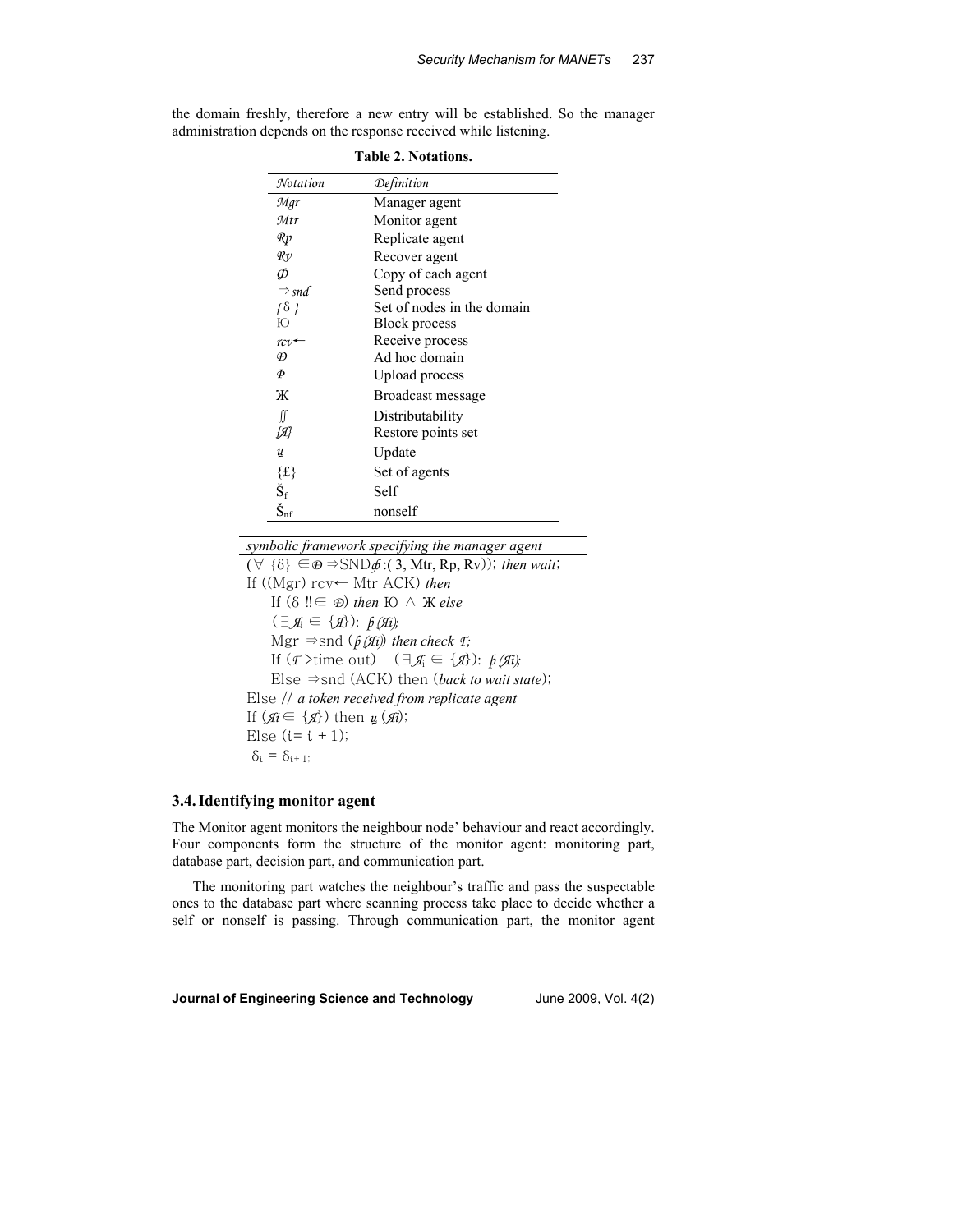communicates with the same parts in monitor agents distributed on other nodes, likewise, communicate with the manager agent.

Figure 4 depicts the monitor agent components. The monitor agent configured to properly communicate with the manager agent as well as distinguishing the self patterns and block the others. Short sequences of system calls and checking protocols headers are some of the techniques proposed to identify the nonself patterns. If correctly configured, the monitor agent released to communicate with node and monitor the packets that pass in. In case of self patterns, packets accepted and transferred normally.



**Fig. 4. Monitor Agent Components.** 

Otherwise, the packets blocked/ignored and the monitor check local database. If the packet's info already exist, no updates come to pass, else, monitor informs the manager about the new suspectable node.

The monitor then keeps blocking the packets until acknowledged by the manager. If positive, which means the problem fixed, the monitor unblock the packets for the next connection. For fear that a negative acknowledge received, the monitor will block the node and inform the manager, which, in turn, informs other nodes in the domain for proper treatment futurely. A symbolic form for the monitor agent followed by CPN model is depicted Fig. 5.

| Symbolic framework Specifying monitor agent                                             |
|-----------------------------------------------------------------------------------------|
| $Mtr_0 \in \{f\}$ : $(\forall \{\delta\} \in \mathfrak{D} \Rightarrow \text{SND} Mtr_0$ |
| If IP: $=IP_{\delta}$ then monitor pckts                                                |
| If $\check{S}_f$ then $rcv \leftarrow pckts$                                            |
| Else <i>FO</i> pckts $\hat{c}$ check <i>D.B</i>                                         |
| If $Mac_{\delta} \in \{Mac_{DB}\}\rightarrow IO\delta//Mac\ address$                    |
| Else (info) $\Rightarrow$ snd $\rightarrow$ Mgr && wait                                 |
| If -ve ack then IO $\delta$ Else rcv $\leftarrow$ pckts                                 |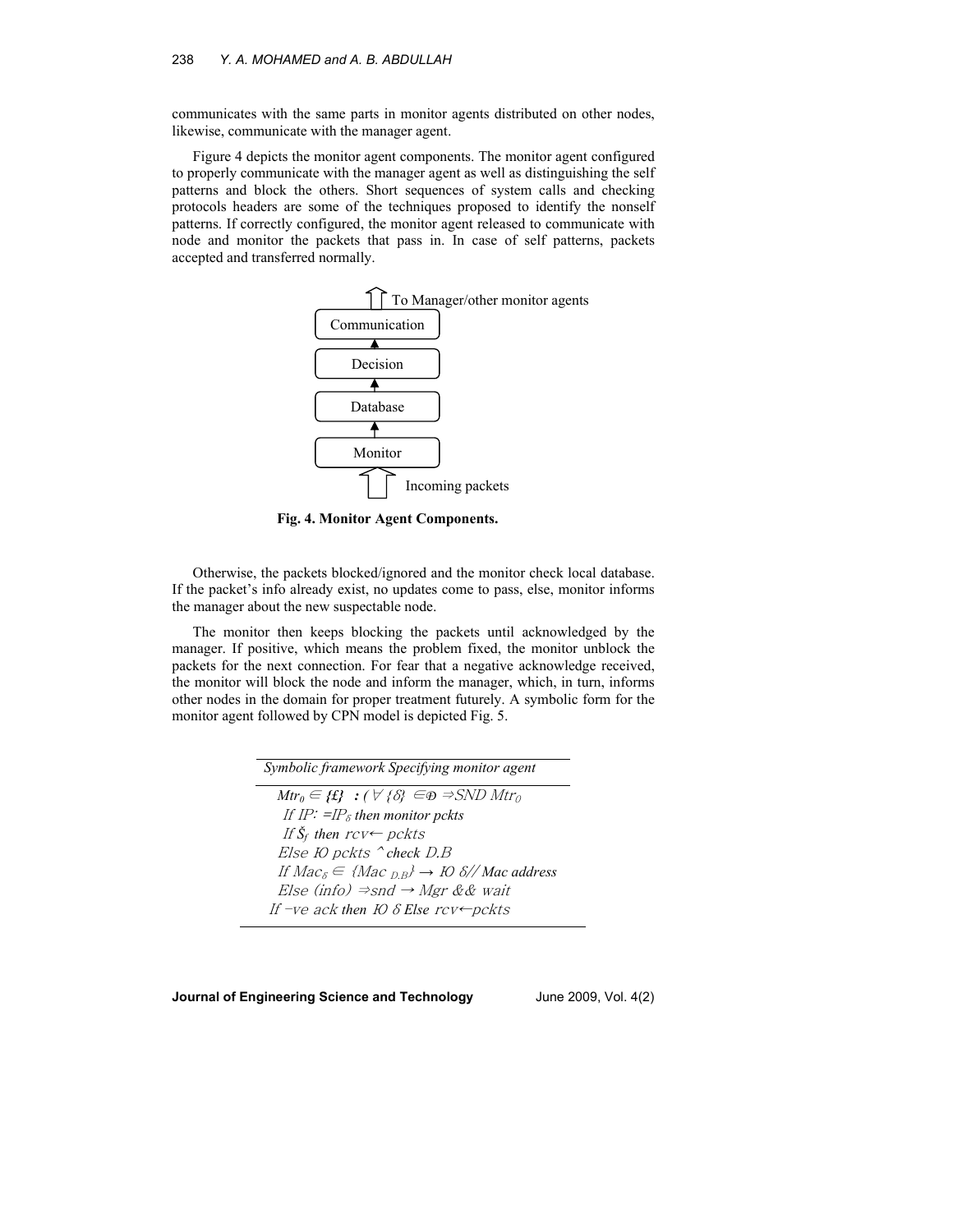From the fact: *An agent is software that can pass through from a node to other performing different tasks before it communicates with the original source* [15].

The assertion (1) can be derived:

*An agent can skilled to distinguish the self patterns while monitoring packets transfer between two communicated nodes.* Besides, from fact 1 and the assertion 1, assertion 2 can be derived that consider some of the immune features.

Assertion (2)**:** *Immune detectors distributed in human body, can be mapped to Ad hoc networks for the purpose of security as a trained agents distributed in an entire nodes in the domain performing the same functions of self detection, anomaly detection, and elimination of the nonself patterns.*



**Fig. 5. Basic CPN Model for Monitor Agent.** 

# **3.5. Specifying replicate agent**

As illustrated in the basic CPN model below (Fig. 6), replicate agent starts the task whenever the two conditions be present, properly configured, and a restore point at the visiting platform is available.

Therefore, it either creates a new entry for the new nodes that join the domain, or updates for an existing ones. From the specification and the CPN model depicted below, assertion (3) can be derived.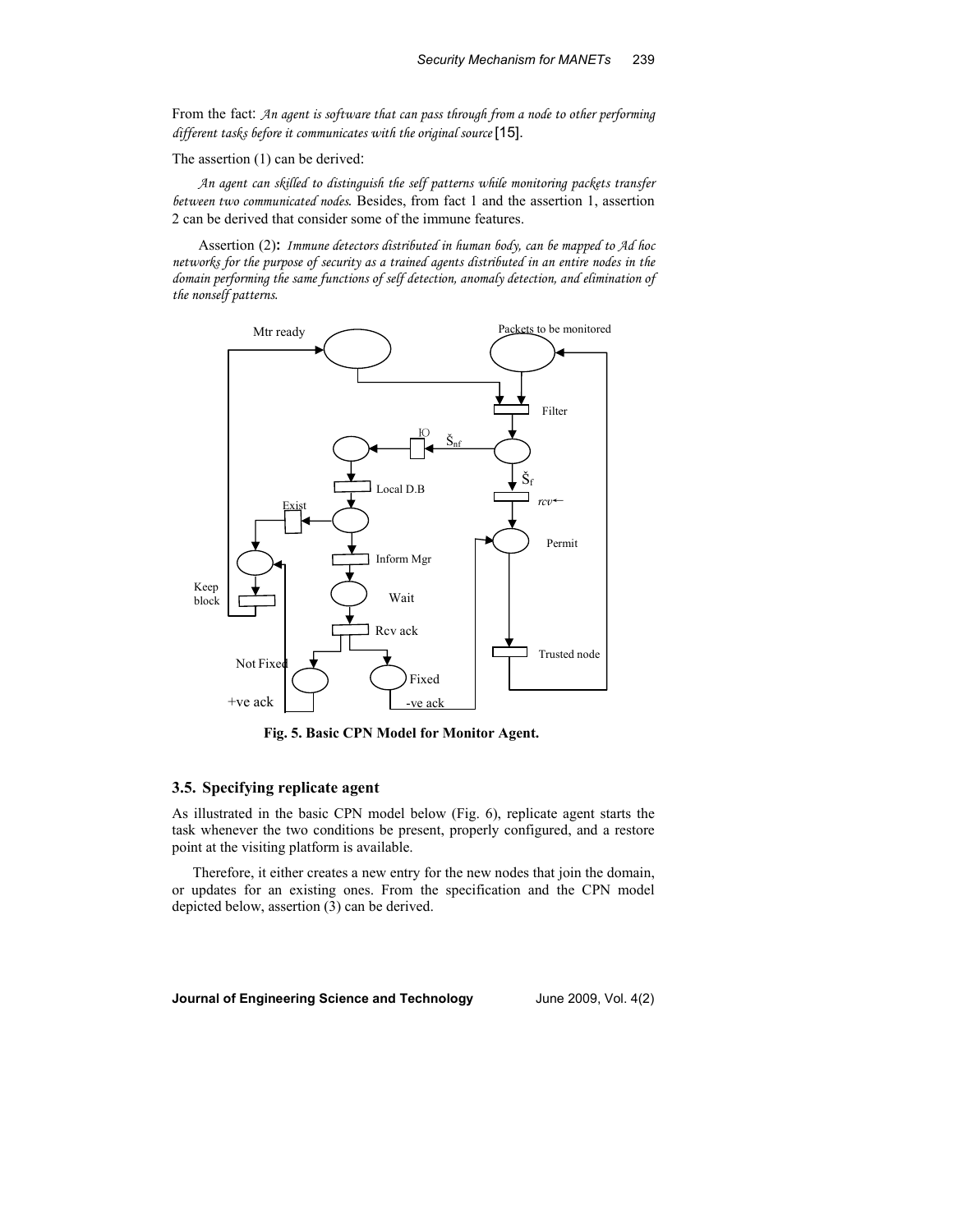### 240 *Y. A. MOHAMED and A. B. ABDULLAH*

Assertion (3): *A timed-controlled intelligent mobile agent can act as a part of an organism self healing system leading to a comprehensive recovery system, therefore, helps to build an immunity-based security system for mobile ad hoc networks.*

| Symbolic framework Specifying replicate agent                                                                       |
|---------------------------------------------------------------------------------------------------------------------|
| $\mathfrak{R}p \in \{ \mathbf{f} \}$ : $(\forall \mathcal{S} \in \mathfrak{D} \Rightarrow \mathcal{S}ND)$<br>$Rp_0$ |
| If IP: $=IP_{\delta}$ then copy $\mathcal{J}$                                                                       |
| IP: = IPMgr // back to Mgr                                                                                          |
| If $\mathfrak{g} \in {\mathfrak{g}}$ then $\mathfrak{u}/\mathfrak{g}$ already has an entry                          |
| Else $n: = n + 1$ // create new entry in D.B                                                                        |
| Check <i>F</i> then                                                                                                 |
| Next IP                                                                                                             |
|                                                                                                                     |



**Fig. 6. Basic CPN Model for Replicate Agent.** 

### **3.6. Recover agent**

Stringent requirements on security and reliability, considering dynamic nature of the ad hoc network, present a motivation for self forming, self-configuring, and self-healing capabilities in the network. As a part of self healing system that specialize the immune system, an attempt is made to add a similar feature to the proposed architecture. The architecture provides an automated feedback loop so that information reported by monitoring agents can be used to automatically trigger correction of nodes problems based on policies that will be specified later. The mobile recover agent carries a restore point to a failure node system (Fig. 7).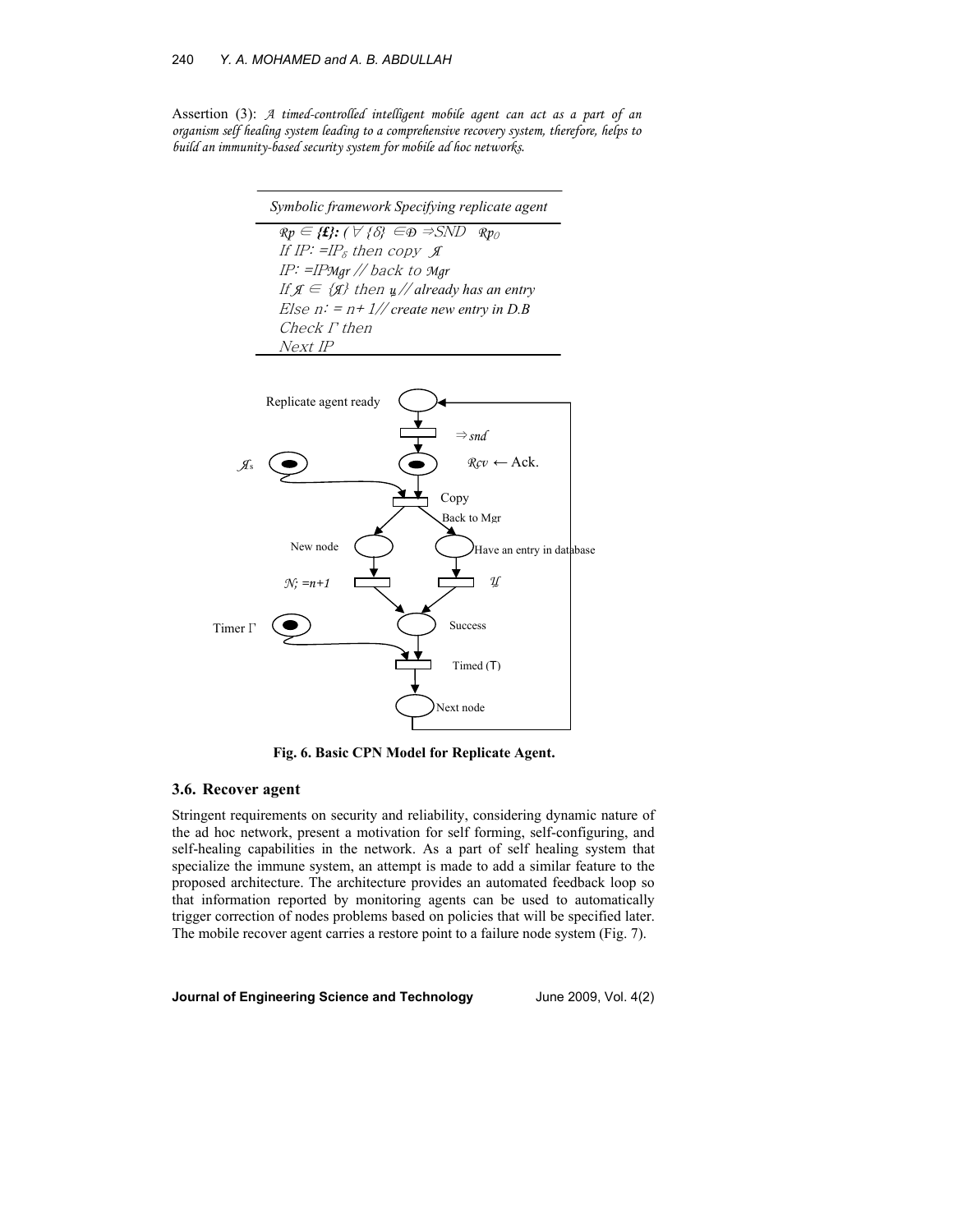

**Fig. 7. Basic CPN Model for Replicate Agent.** 

#### **4. Conclusion and Future Work**

In this approach, multi agent system based on the immune system concept has been presented. The whole security system made use of the concept of immune system of human body and map immune system to the security system. Four agents with many roles and functions are proposed to secure a domain in mobile ad hoc networks.

A manager agent controls one static and two mobile agents. A part of self healing system has been applied so as to replicate and recover a failure node system. First response, second memory response, adaptability, maturation, imperfect detection, anomaly detection, and self recovering part, all are some of the immune features that the proposed architecture imitates.

Coloured Petri Net model has been used to describe how different agents coordinate to protect the mobile ad hoc network from intruding and attack. Different agents have corresponding parts in an immune system to map into. A protocol for securing mobile ad hoc networks based on the proposed architecture will be implemented.

### **References**

- 1. Sergio Marti; T.J. Giuli; Kevin Lai; and Mary Baker (2000). Mitigating routing misbehaviour in mobile ad hoc networks. *In Proceedings of MOBICOM 2000*, 255-265.
- 2. Forrest, S.; Perelson, A.S.; Allen, L.; and Cherukuri, R. (1994). Self-nonself discrimination in a computer. *IEEE Computer Society Press*, 202-212.
- 3. Taugchi, A. (1999). The study and implementation for tracing intruder by mobile agent and intrusion detection using marks. *Symposium on cryptography and information security*.